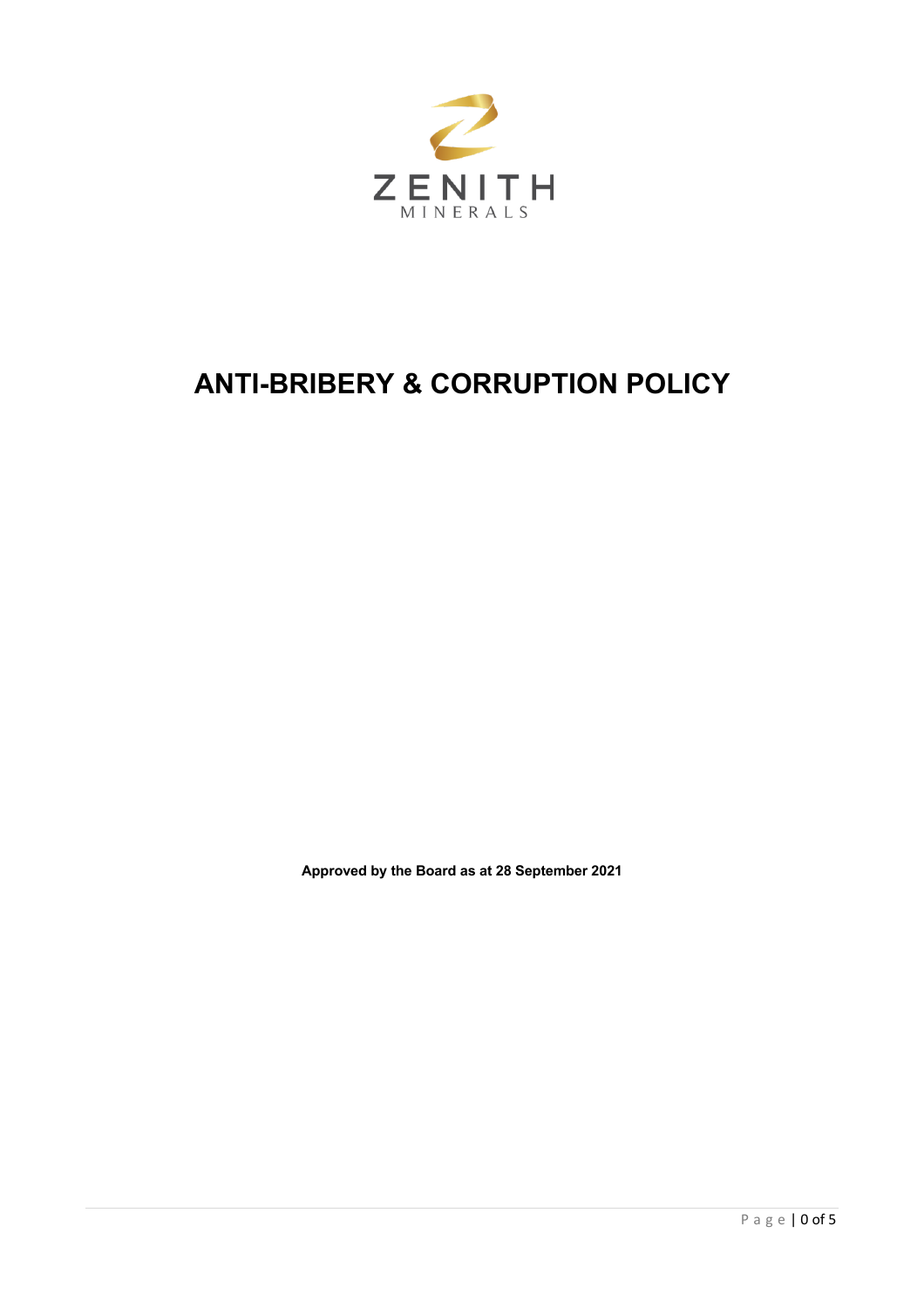## **Introduction**

Zenith Minerals Ltd, its wholly owned subsidiaries ("**Zenith**" or the "**Group**") and the Board are committed to achieving and demonstrating the highest standards of corporate governance. The Board continues to review the framework and practices to ensure they meet the interests of shareholders.

The Group has a zero-tolerance approach to bribery and corruption and is committed to acting professionally, fairly and with integrity in all business dealings.

The objective of this Anti-bribery and Corruption policy is to:

- (a) set out the responsibilities in observing and upholding the Group's position on bribery and corruption; and
- (b) provide information and guidance to those working for the Group on how to recognise and deal with bribery and corruption issues.

This policy sets out the minimum standards which applies to all employees, executive management, suppliers, consultants, customers, joint venture partners (where they agree to be bound by this policy) as well as temporary and contract staff (including subcontractors) (**"Representatives"**).

Representatives must ensure that they do not become involved, in any way, in the payment of bribes or kickbacks, whether in the public or commercial sector.

This policy should be read in conjunction with other Zenith Minerals policies, including the Code of Conduct and can be viewed on the Group's website at https://www.zenithminerals.com.au/corporate-governancepolicies/

# **Purpose of an Anti-bribery and Corruption Policy**

Bribery can be described as the giving to or receiving by any person of anything of value (usually money, a gift, loan, reward, favour, commission or entertainment), as an improper inducement or reward for obtaining business or any other benefit.

Bribery can take place in the public sector (e.g. bribing a public official) or private sector (e.g. bribing the employee of a customer).

Bribery can also take place where an improper payment is made by or through a third party. Bribes and kickbacks can therefore include, but are not limited to:

- (a) gifts and excessive or inappropriate entertainment, hospitality, travel and accommodation expenses;
- (b) payments, whether by employees or business partners such as agents or consultants;
- (c) other 'favours' provided to public officials or customers, such as engaging a company owned by a public official or customer's family; and
- (d) the uncompensated use of company services, facilities or property.

Bribery is a serious criminal offence and can damage the Group's reputation and standing in the community.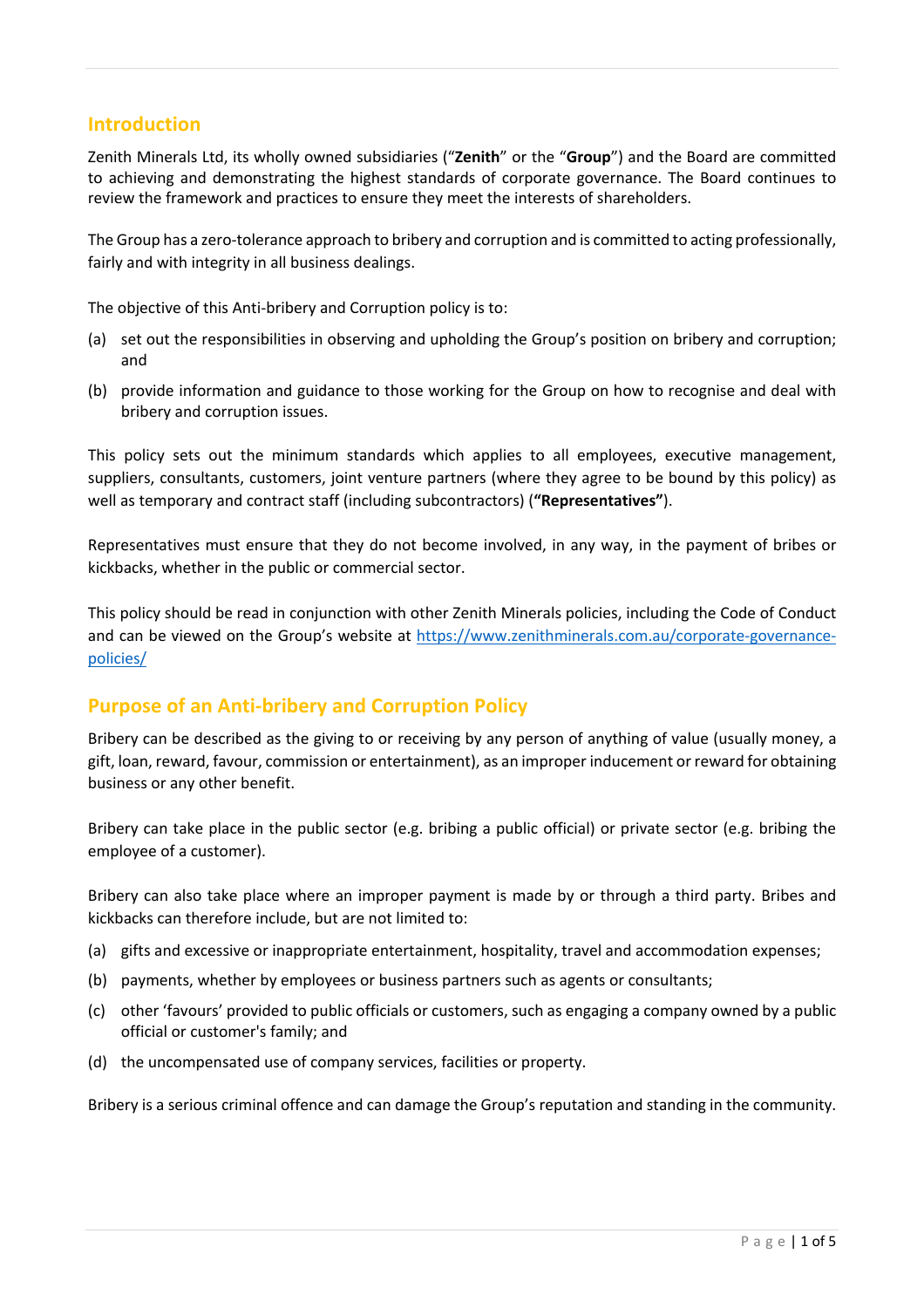# **Anti-bribery and Corruption Policy Information**

#### **1.1 Policy Details**

No Representative of the Group is permitted to pay, offer, accept or receive a bribe in any form.

A Representative must never:

- (a) offer, pay or give anything of value to a public official in order to obtain business or anything of benefit to the Group. "Public official" should be understood very broadly, and this means anyone paid directly or indirectly by the government or performing a public function, including officials of state owned enterprises and public international organisations;
- (b) attempt to induce a public official, whether local or foreign, to do something illegal or unethical;
- (c) pay any person when you know, or have reason to suspect, that all or part of the payment may be channelled to a public official. You should therefore be careful when selecting third parties, such as agents, contractors, subcontractors and consultants;
- (d) offer or receive anything of value as a "quid pro quo" in relation to obtaining business or awarding contracts. Bribery of "public officials" is a serious matter, but bribery of those working in the private sector is also illegal and contrary to the Company's Code of Conduct;
- (e) establish an unrecorded (slush) fund for any purpose;
- (f) use illegal or improper means (including bribes, favours, blackmail, financial payments, inducements, secret commissions or other rewards) to influence the actions of others; or offering anything of value when you know it would be contrary to the rules of the recipient's organisation for the recipient to accept it;
- (g) make a false or misleading entry in the company books or financial records;
- (h) act as an intermediary for a third party in the solicitation, acceptance, payment or offer of a bribe or kickback;
- (i) participate in so-called "facilitation" or "grease" payments. Such payments should not be made to public officials, even if they are nominal in amount and/or common in a particular country;
- (j) do anything to induce, assist or permit someone else to violate these rules; and
- (k) ignore, or fail to report, any suggestion of a bribe.

As well as complying with the specific prohibitions in this policy, Representatives must exercise common sense and judgement in assessing whether any arrangement could be perceived to be corrupt or otherwise inappropriate.

#### **1.2 Agents and Intermediaries**

- (a) Representatives should not hire an agent, consultant or other intermediary if they have reason to suspect that they will pay bribes on behalf of the Group.
- (b) Representatives should seek to ensure that any third parties that are hired will not make, offer, solicit or receive improper payments on behalf of the Group. All fees and expenses paid to third parties should represent appropriate and justifiable remuneration for legitimate services to be provided and should be paid directly to the third party. Accurate financial records of all payments must be kept.
- (c) The Company should adopt appropriate procedures directed towards ensuring that their arrangements with third parties do not expose them to non-compliance with this policy. Such procedures should assist Representatives in determining whether particular third parties present a corruption risk and, if so, what steps should be taken to address that risk. This may include, in particular, cases where a third party is engaged to act on behalf the Group: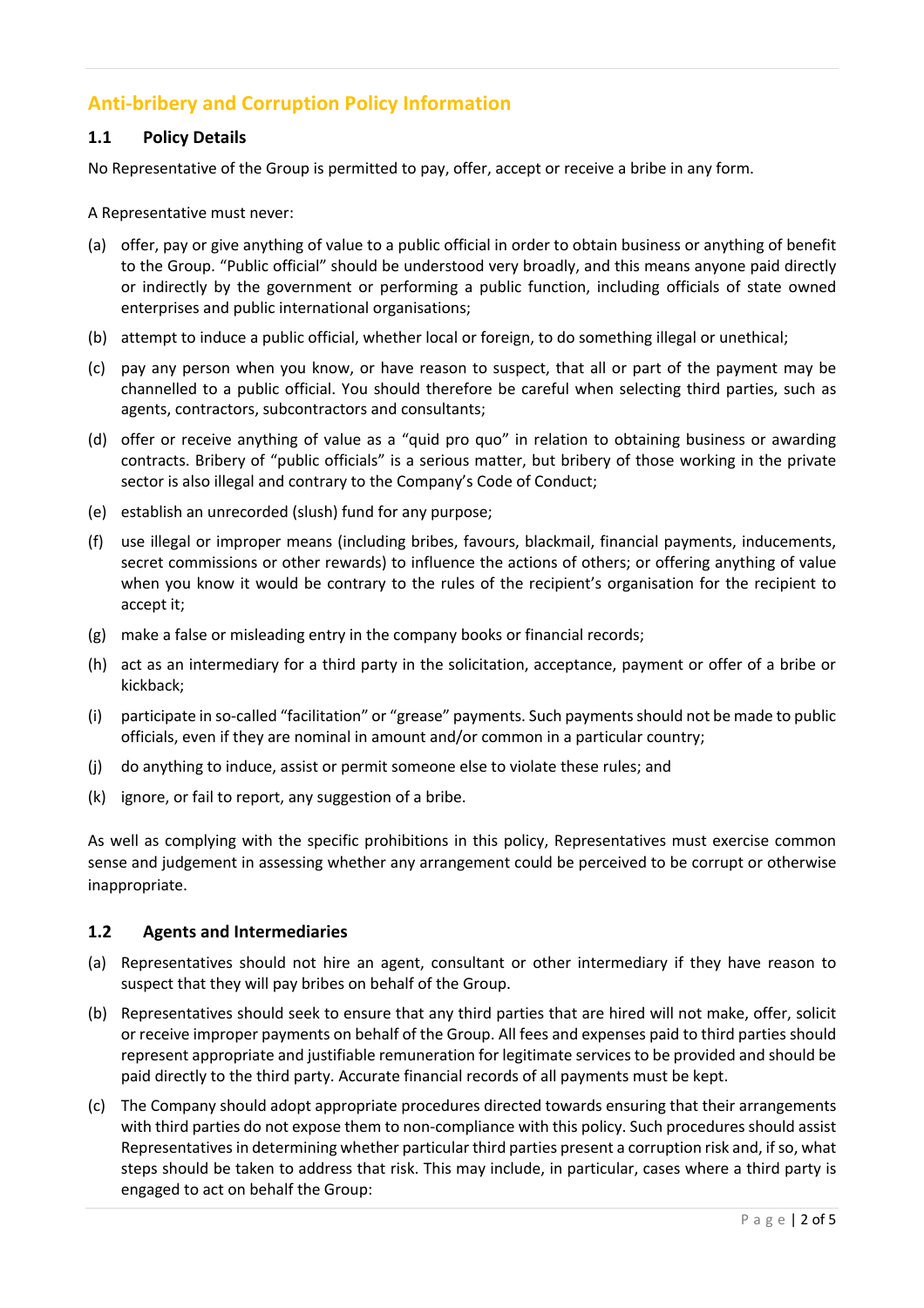- to solicit new business:
- to interact with public officials; or
- in other high risk situations.
- (d) Representatives must also be aware of factors which suggest the third party may pose a high corruption risk, and consult with their line managers to assess whether there is a need for enhanced due diligence and monitoring, or whether a proposed relationship should not proceed.

### **1.3 Gifts, Entertainment and Hospitality**

The Group prohibits the offering of acceptance of gifts, entertained or hospitality in circumstances which would be considered to give rise to undue influence. All Representatives must notify the Company Secretary or the CEO of any gifts and/or benefits, either offered or accepted and valued at AUD\$[500] or more, to safeguard and make transparent their relationships and dealings with third parties.

#### **1.4 Charitable and Political Donations**

- (a) The Group does not make political donations or payments.
- (b) Charitable donations can in some circumstances be used as a disguise for bribery, e.g. where a donation is provided to a 'charity' which is controlled by a public official who is in a position to make decisions affecting the Group. Therefore, whilst the Group supports community outreach and charitable work, recipients must be subject to a suitable due diligence and approval process in all circumstances. It must be clear who the actual recipient of the donation is and for whose benefit the donation is ultimately made.

## **1.5 Mergers and Acquisitions**

A corruption due diligence on companies which the Group is considering acquiring should be performed during the overall due diligence process. The following risk areas should be considered during the due diligence process:

- (a) an entity's control environment: policies, procedures, employee training, audit environment and whistleblower issues;
- (b) any ongoing or past investigations (government or internal), adverse audit findings (external or internal), or employee discipline for breaches of corruption law or policies;
- (c) the nature and scope of an entity's government sales and the history of significant government contracts or tenders. Risks include improper commissions, side agreements, cash payments and kickbacks;
- (d) an entity's important regulatory relationships, such as key licenses, permits, and other approvals. Due diligence in that context would focus on employees who interact with these regulators, and whether there are any fees, expediting payments, gifts or other benefits to public officials;
- (e) travel, gifts, entertainment, educational or other expenses incurred in connection with marketing of products or services, or in connection with developing and maintaining relationships with government regulators. Diligence in this area would include examining expense records, inspection or training trips, and conference attendee lists and expenses;
- (f) an entity's relationships with distributors, sales agents, consultants, and other third parties and intermediaries, particularly those who interact with government customers or regulators; and
- (g) an entity's participation in joint ventures or other teaming arrangements that have significant government customers or are subject to significant government regulation.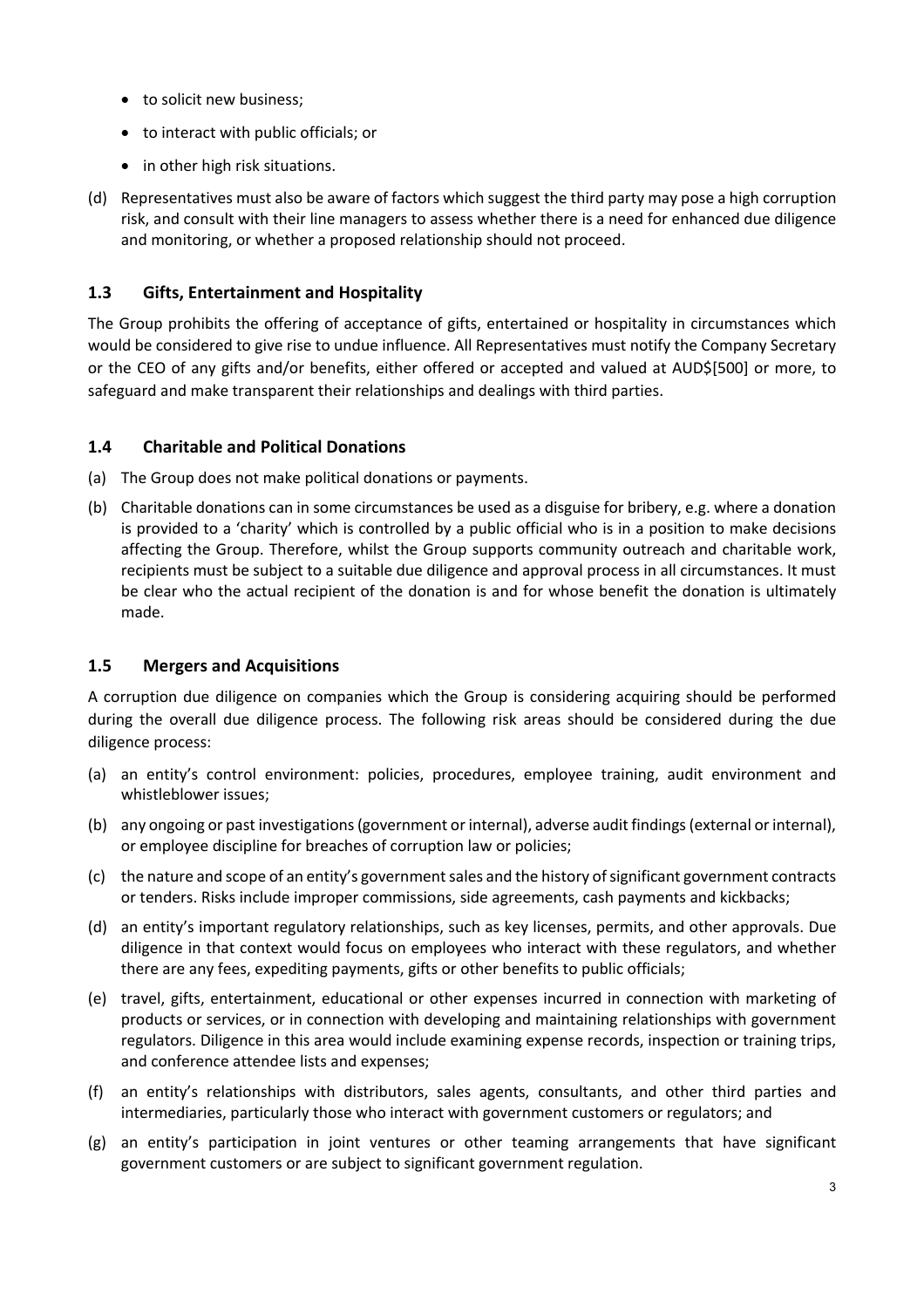#### **1.6 Reporting Bribery and Suspicious Activity**

(a) If an employee becomes aware of any actual or suspected breach of this policy or if an employee is ever offered any bribe or kickback, the employee must report this to any of the Authorised Officers listed below:

| <b>Name</b>   | <b>Position</b>           |
|---------------|---------------------------|
| Peter Bird    | <b>Executive Chairman</b> |
| Mick Clifford | CEO                       |
| Nicholas Ong  | <b>Company Secretary</b>  |

- (b) Processes are in place to ensure that such complaints are investigated, and appropriate action taken. The Group will not permit retaliation of any kind against any Representative for making good faith reports about actual or suspected violations of this policy. These processes apply to all Representatives of the Group.
- (c) Whistleblowing reports should be made in accordance with the Group's Whistleblower Protection Policy. Matters which may be reported to the Authorised Officers include (but are not limited to):
	- conduct which is inconsistent with the Group's stated vision, its Code of Conduct, policies and procedures;
	- violation of law;
	- abuse of company resources and assets;
	- danger to health and safety of any individual;
	- deliberate concealment of information;
	- fraud, corruption, bribery, extortion and theft;
	- financial misconduct:
	- unfair discrimination; and
	- attempt to suppress or conceal information relating to any of the above.
- (d) The Group expects all Representatives whether full-time, part-time or temporary acting in good faith to report unethical or fraudulent conduct without fear or favour.
- (e) Customers and suppliers are also encouraged to report unethical and fraudulent activities and (in the case of customers) activities that could constitute, or could be perceived to be, collusion or price fixing.
- (f) Representatives have an obligation to report suspected or potential breaches of this policy to the Authorised Officer. All information and reports to an Authorised Officer will be dealt with in a responsible and sensitive manner.

# **Roles and Responsibilities**

- (a) It is the responsibility of all Representatives to know and adhere to this policy.
- (b) The Board have direct responsibility for the policy, for maintaining it and for providing advice and guidance on its implementation.
- (c) All Senior Executives are directly responsible for implementing the policy for adherence by their staff.
- (d) The Board must ensure that managers and employees likely to be exposed to bribery and corruption are trained to recognise and deal with such conduct in accordance with this policy.

## **Compliance**